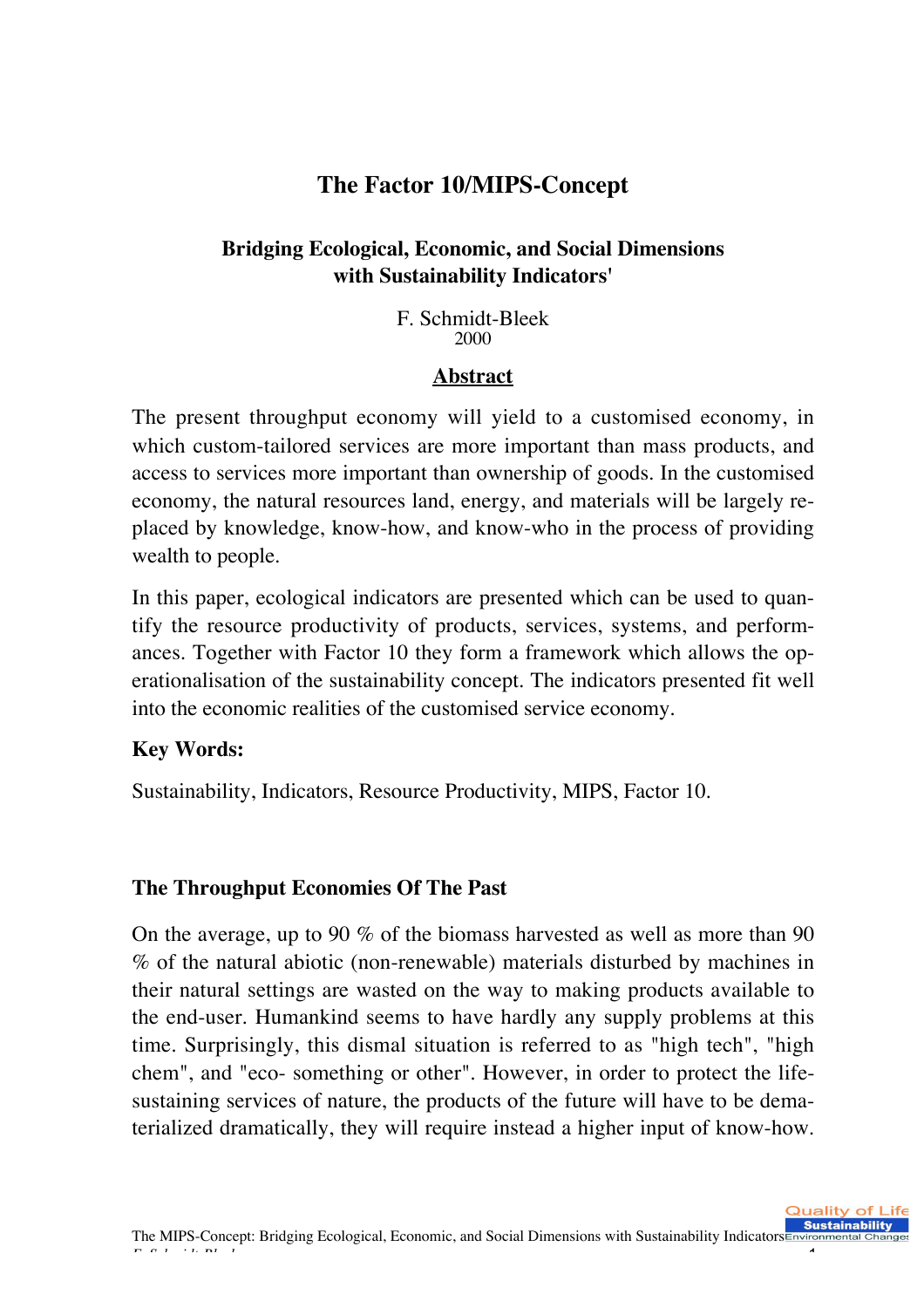Because of impending resource shortages, they are likely to outsell present goods and services on all markets.

Classical environmental protection remains a non-satisfactory answer to the ecological crisis. It typically works at the end-of-the-pipe and implies additional costs in money and resources. Being rich is therefore an apparent condition for protecting the environment. This argument permits business and political leaders to claim that economies need to prosper - that GDP needs to rise - in order to afford environmental protection  $1.2$ 

It is therefore not surprising, that classical (symptom-oriented) pollution control measures cannot be internationally harmonised, and that they have not been able to yield the desperately needed success so far. The recent debates and their outcomes at the United Nations conferences at Kyoto in 1997, and at Buenos Aires in 1998 - devoted to curbing the emission of CO2 and some other gases relevant to climatic changes – bear witness to the inherent problem of solving an environmental problem at the tail end of the economy. Even the United States are apparently "not rich enough" to afford to help correcting a problem, that is caused to a large extend by that country.

Small wonder, therefore, that twenty five years of costly pollution control efforts have not prevented environmental deterioration from increasing on a global scale. Only that now *toxic* industrial emissions and effluents are found more in the poorer countries, while they used to be characteristic of the "the North" in the 70ies.

The wealth of the industrialised countries is based to a considerable degree upon man-induced material flows that occur in the Third World, as for instance natural timber, overburdens from mining mineral resources, and the use of water resources for the production of agricultural products and aluminium. To satisfy Germany"s thirst for orange juice, four times as much land would have to be devoted to orange production as is now being occupied by fruit trees in Germany.

As things stand, the orange trees for stilling Germany"s thirst grow mostly in Brazil, some 10'000 kilometres away. Ca. 25 % of the people harvesting the oranges are less than 14 years old at an average monthly salary of 70 Euro. 1 kg oranges sells for ca. 0.03 Euro in Brazil, the litre of orange juice in Germany for 0.6 and up to 2 Euro. Thousands of children die each year in Brazil from chemicals" poisoning while harvesting agro-products .

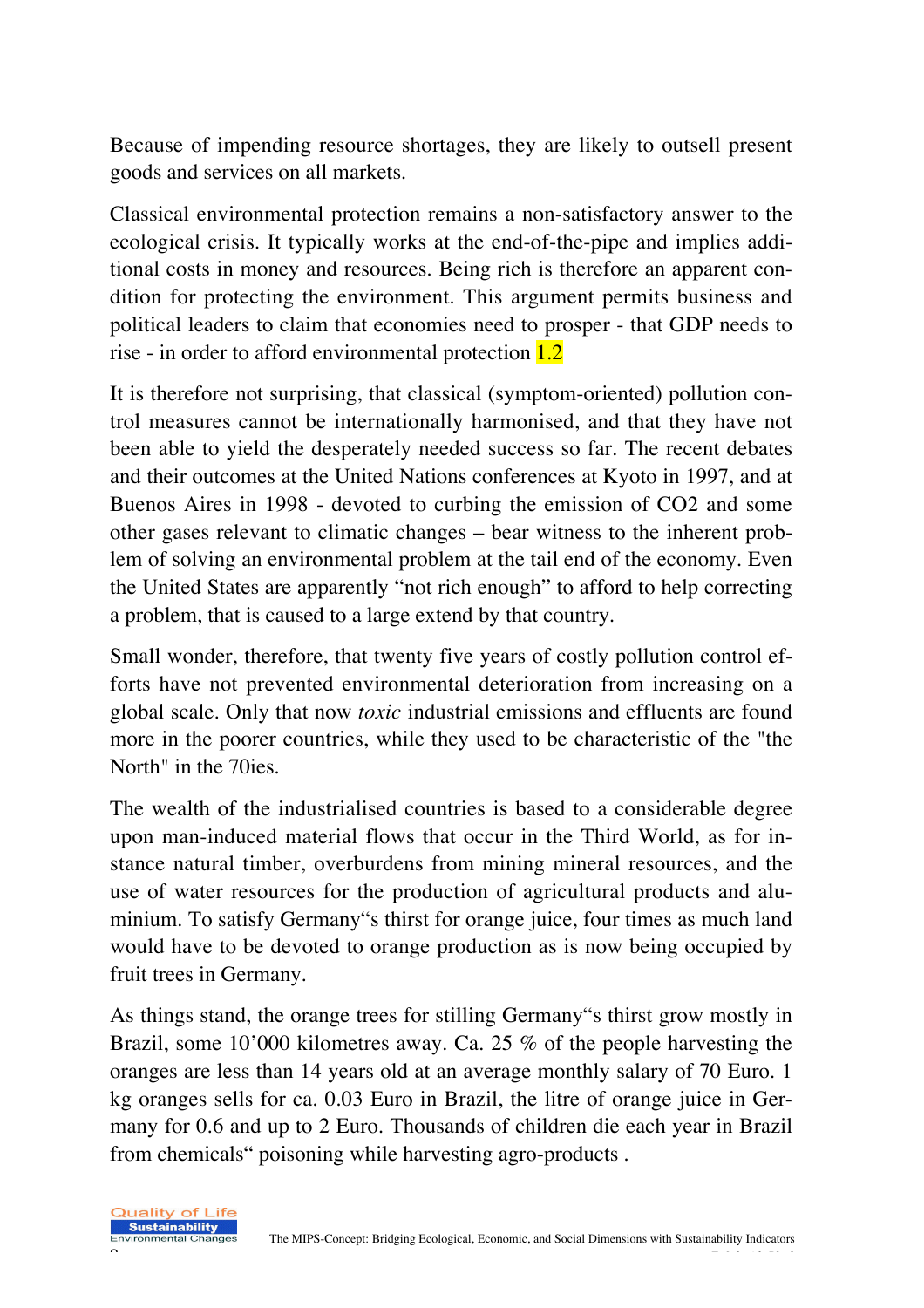## **The Root Cause Of The Ecological Instability**

Irreversible disturbances of ecological equilibria are caused directly by technical interference with environmental resources in situ, irrespective of how much material wealth is produced with the masses translocated from their natural settings, and irrespective of how much and what kind of emissions and effluents are generated (Schmidt-Bleek, 1993).

80 tons of non-renewable natural resources are devoted every year to maintain the material wealth of Americans, and on the average 50 tons for the Europeans. The non-OECD countries have far less per capita consumptions at this time.

Of course, the more resources are put into an economy, the more has to come out of it in form of emissions, effluents, and wastes. Traditional environmental policies were - and still are - largely geared to take care of these waste streams in one way or another, normally with public funds. For reasons of costs, not all outputs can be considered for this "artificial tail end economy", so the term pollution was invented for the sorted out "toxic" portion of the waste streams by "environmental technology". Huge additional natural resources were invested for that purpose. The catalytic converter is a typical example. Close to 3 tons of non-renewable resources are invested for its construction.

The impact of all this ecological disruption is increasing, and is beginning to be reflected in economic terms. For example, there is an increase in the number and severity of natural catastrophes such as storms, floods and droughts, to which the insurance market is responding by sharply raising premiums. Central America will take many years to recover from the devastating hurricane Mitch in early November, 1998. The United States has lost some 50 % of its topsoil by erosion, virtually all of it during this century. In the Ruhr valley, some 70 000 hectares of land have subsided by an average of 6 meters due to former deepmining of coal, with the consequence that waters have to be pumped around the clock forever to keep this area from flooding. Millions of people could otherwise lose their homes and businesses.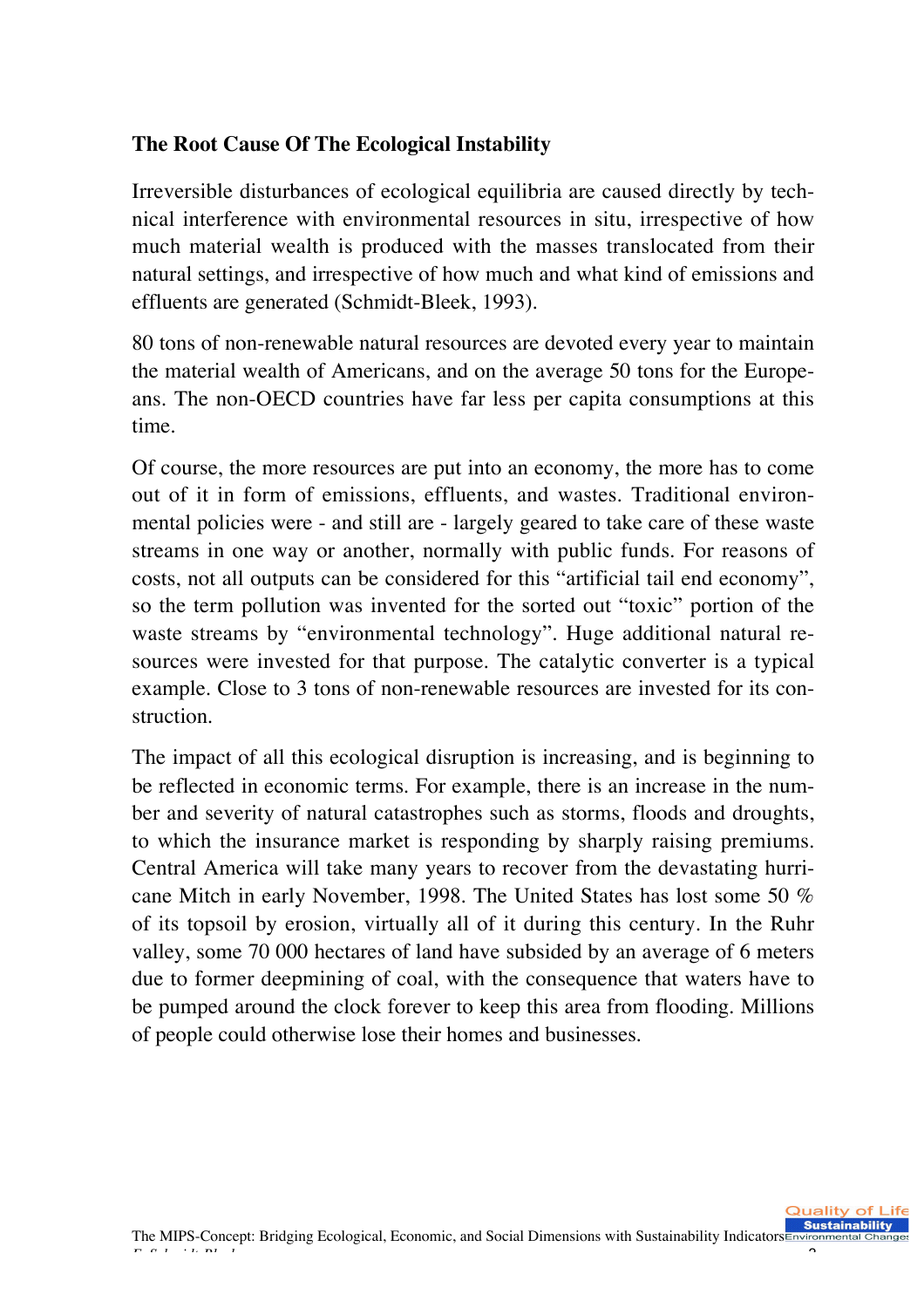### **Toward a Customised Economy**

A radical reduction of the material throughput in "advanced countries" is imperative during the coming decades, while end use satisfaction similar to the one of today is expected. In this sense, the industrialised nations are the real "development countries". Their goal is a consumer customised service economy, in which all products and services consume the least possible natural resources - from cradle to grave. Together with Lehner I have coined this future economy a "customised economy". In a forthcoming book we describe the government, business and the environmental side of the story (Lehner, Schmidt-Bleek, 1999).

In order to reliably achieve the necessary dematerialization, decision makers in politics and business, but also the consumers, need valid, understandable, and internationally compatible indicators about the relative resource intensity of goods and services, because one can hardly manage that which cannot be measured and compared (Schmidt-Bleek, 1999/2).

National accounts must also change. They must reveal the consumption of natural materials - including their ecological rucksacks - that are invested on a yearly basis in order to create wealth and provide security for people (FSO 1995).

But this is not enough. While the improvement of the technical eco-efficiency is imperative for approaching a sustainable economy, even the most extreme dematerialization of material artefacts alone will not suffice á la longue. Rebound (boomerang-) effects must be avoided: As history shows, technical advances in investing less resources per unit wealth have traditionally been "eaten up" by increasing consumption. A change in the traditional development of consumption patterns is urgently called for: a revision of use - offering new forms of satisfaction, wellbeing, and prosperity.

### **All Stakeholders Have Roles To Play**

Dematerialization can be looked upon as a strategy in a process where consumers, producers, retailers, scientists, NGO's, and governments – each with their specific concerns and responsibilities - have their roles to play in initiating and managing the process of change (Leo Jansen, TNO Delft).

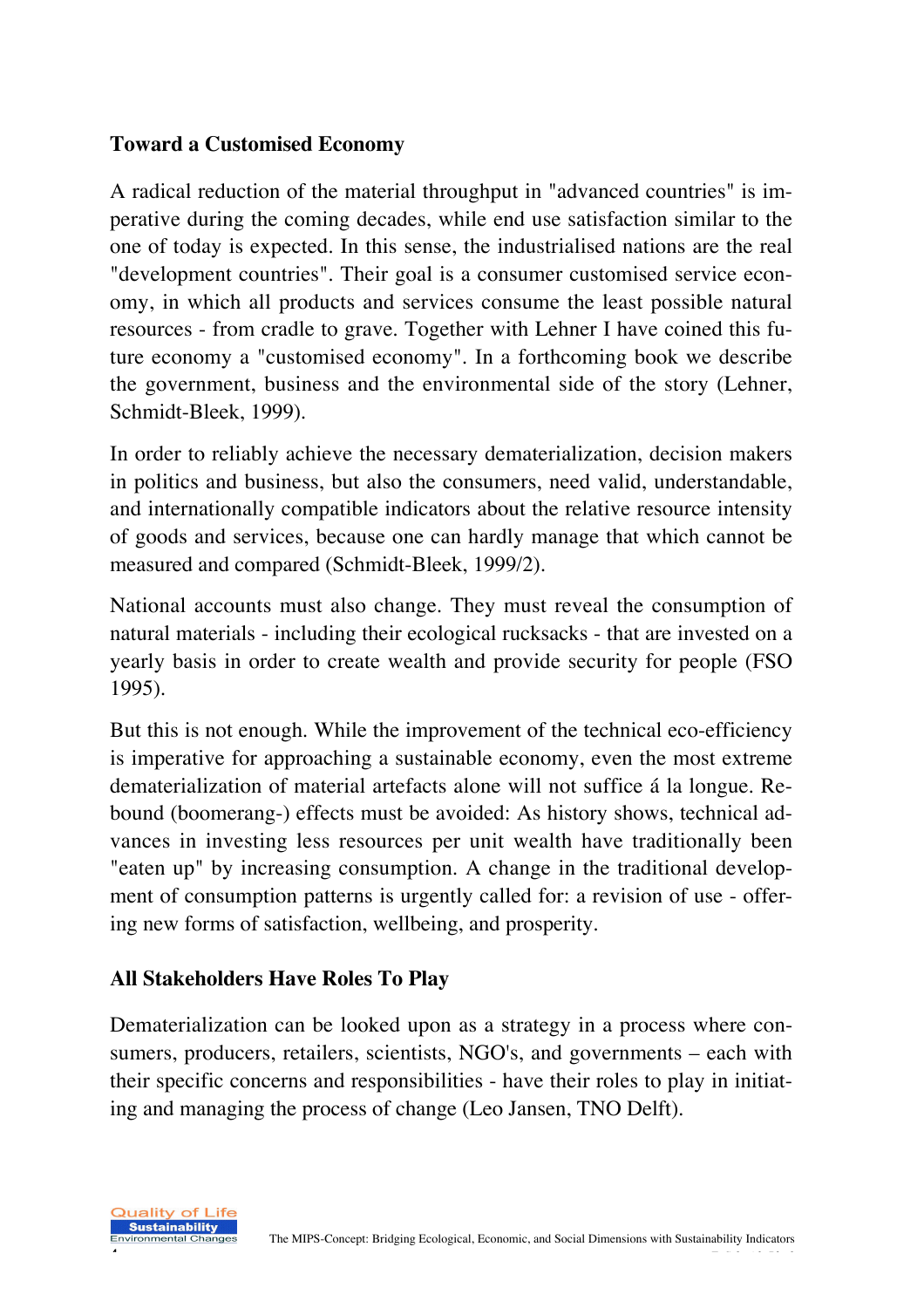The required radical improvement of resource productivity must span the whole spectrum of objects serving peoples' needs ("service delivery machines"), starting from simple items all the way to complex technological systems: From the propeller of a ship to propulsion, from the propulsion to the ship as a whole, from a single ship to the complex transportation system. Ultimately, it is the dematerialization of whole economies, measured in terms of the total material flow (TMF), that signals failure or success on the way to sustainability.

The achievement of a target to dematerialise society by a factor 10 or more requires intensive changes in culture, (institutional) structure as well as technology:

- ♦ culture, legitimating nature and volume of societal needs to be met, expressed in consumption patterns, depending upon historical and cultural heritage (sufficiency);
- ♦ structure, the economic and institutional organisation to fulfil legitimated needs (effectiveness),
- ♦ technology, providing the technical means by which needs are (to be) fulfilled (efficiency, productivity).

These three elements characterise development of civil society in a strong mutual interaction and interdependence. The "acceptability" and viability of environmentally efficient technical means is directly connected to the economic and institutional conditions (structure) and to the demands of society (culture). In this context, it should be well understood that these conditions and demands are not static at all: At best, they can be adjusted by wise changes of economic policies, accounting procedures, and business approaches. However, they may also change radically as a result of environmental or political shock episodes.

## **Factor 10**

In 1992, I proposed to halve the global natural material disturbed yearly by technology in order to move reliably toward sustainability. It should be noted that this is an *absolute* (albeit only estimated) target for lowering the yearly totality of natural resources disturbed in their original settings. Therefore, showing that the material input per unit of GDP has a falling trend tells nothing new and is no measure for an ecologically necessary development. In or-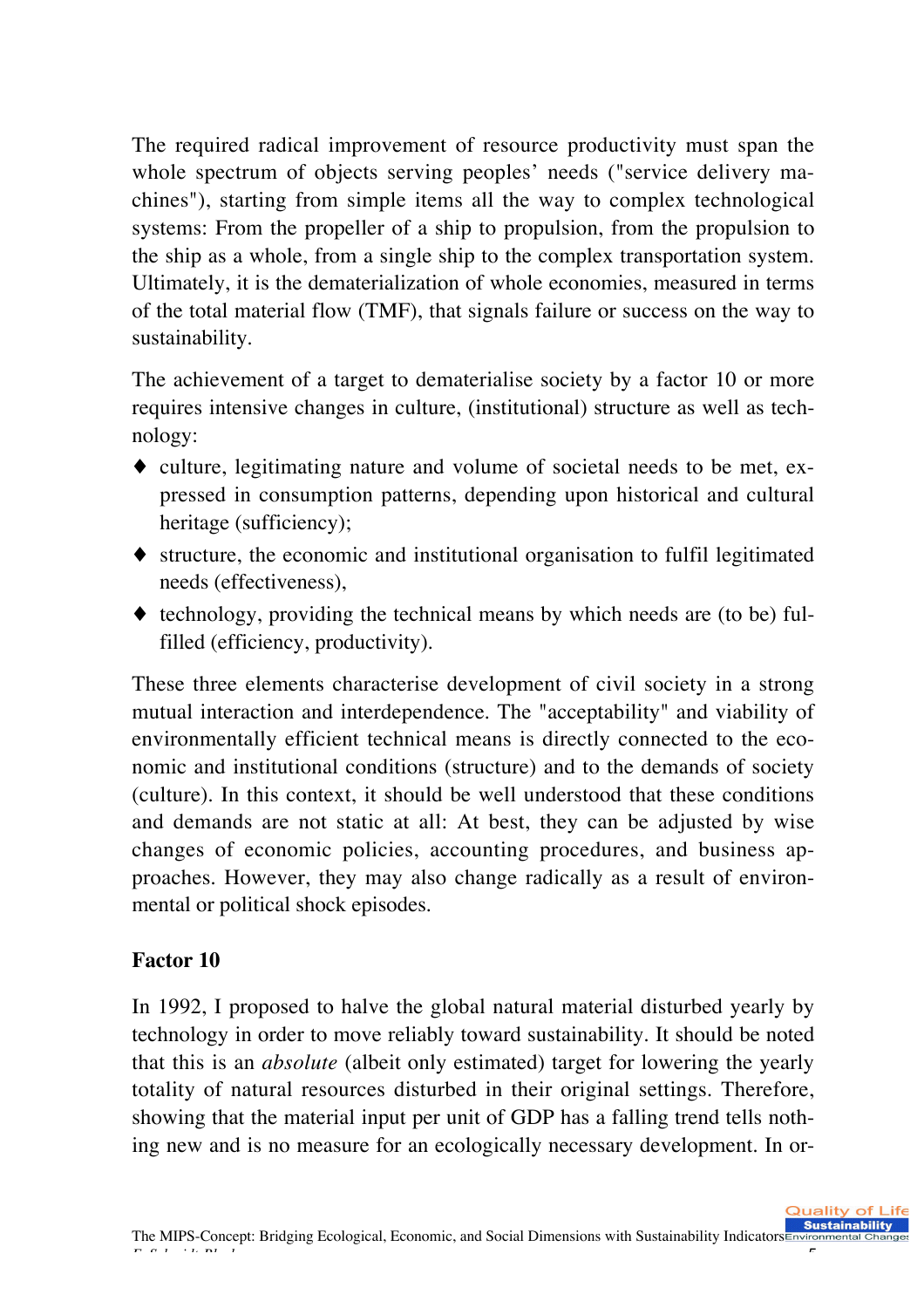der to reach Factor 10 by 2050, the annual absolute dematerialization in Germany for instance would need to measure more than 4 % (Schmidt-Bleek, 1983/1).

Since western style wealth, generated at present for less than 20 % people of the world population, consumes in excess of 80 % of the natural resources disturbed and harvested globally, the "rich of this world" will have to invent ways to generate their wealth with some 10 % (or a factor of 10 less) of their present consumption in order to let the "poorer" nations claim their fair share of resources - and still halve the world-wide total flow of natural resources.

In the future, western style processes, products, buildings, infrastructures, and services would therefore need to be dematerialised by an average factor of 10 (compared to present conditions) in order to move reliably toward sustainability. With increasing world population - or increasing numbers of people living by themselves in any society - the factor 10 would have to grow, too (Schmidt-Blek, 1993).

Austria wrote the Factor 10 goal into her Environment Plan already in 1995. In 1994, UNEP-IE and the Business Council of Sustainable Development suggested a factor 20 as a goal for sustainability. In 1997, the European environment ministers supported factors 10 as a strategic goal. Dozens of visits in medium and small sized industries in central Europe have produced convincing evidence that factors of 3 to 8 increase in resource productivity for products can be achieved already today by making better choices of materials (that is by giving preference to materials with smaller ecological rucksacks than had been previously embodied in their products), and utilising a wide variety of options for reducing waste, packaging and transportation intensities 3. To increase the dematerialization further, the utility of the products can be raised in many cases, their longevity improved, as well as cascading uses and recycling options foreseen when designing new products.

### **Measuring Complex Realities**

When attempting to develop measures for the environmental performance - or the ecological stress potential - of economic units such as firms, regions, and households, or of products, infrastructures or services, one important thing to keep in mind is that there are always very large numbers involved. Some 6 billion people participate in the world market, at least 20 million small and

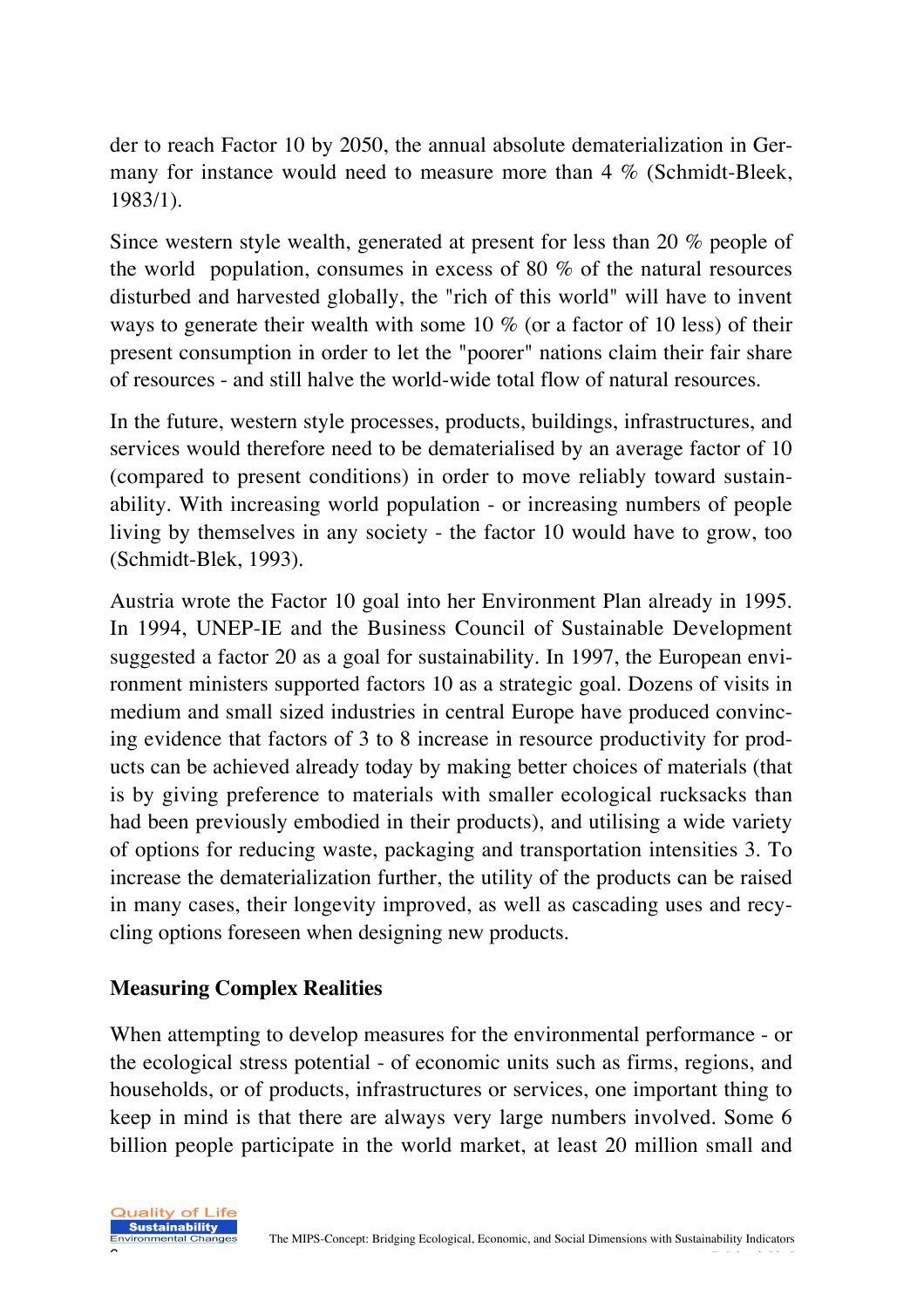medium sized enterprises exist world-wide today, some 5 to 6 million different products are traded internationally (changing in nature and composition at a rapid rate), and there are some 180 countries with differing climates, resource bases, as well as political, historical, and cultural realities - all living within, and depending entirely upon a single system: the planet earth.

When attempting to develop indicators for the ecological stress potential of processes, goods or services, one should keep this diversity in mind, particularly in view of the fact that the economy runs on a single common indicator, the price of goods and services. And prices are not derived from scientific principles. Often they do not even make economic sense. Yet they serve obviously very well on a worldwide basis.

It is therefore clear that purely scientific approaches "to enrich" the present price structure for goods and services with environmental information, or to develop indicators for public and private policy setting will likely fail ("LCA"). The fewer indicators one needs to portray the essence of the (un)ecological nature of policies, processes, goods, services and the economy as a whole the better, and the better such indicators can be incorporated into existing economic models, the better the chances to shift the overall economic performance of individuals, firms, enterprises, regions, countries and the world economy as a whole in the direction of improving ecological sustainability.

In a recent paper, the European Environment Agency has proposed a set of 9 indicators: Inputs raw-material intensity, intensity of gross inland energy consumption, land-use intensity, and the intensity of water consumption; Outputs: (impact/pollutants): greenhouse potential, acidification potential, ozone depletion potential, (hazardous) waste, and chemicals (EEA, 1998). The EEA notes: "There is clearly an element of "double-counting" in accounting for both, input of materials and output of pollutants. However, it is not possible at this stage to focus just on either material inputs or pollutants in order to monitor progress towards sustainability: and "double-counting" is at least erring on the side of caution."

## **Conditions For Ecological Indicators**

When attempting to develop indicators for describing the ecological stress potential of goods and services, of individuals, firms, enterprises, regions,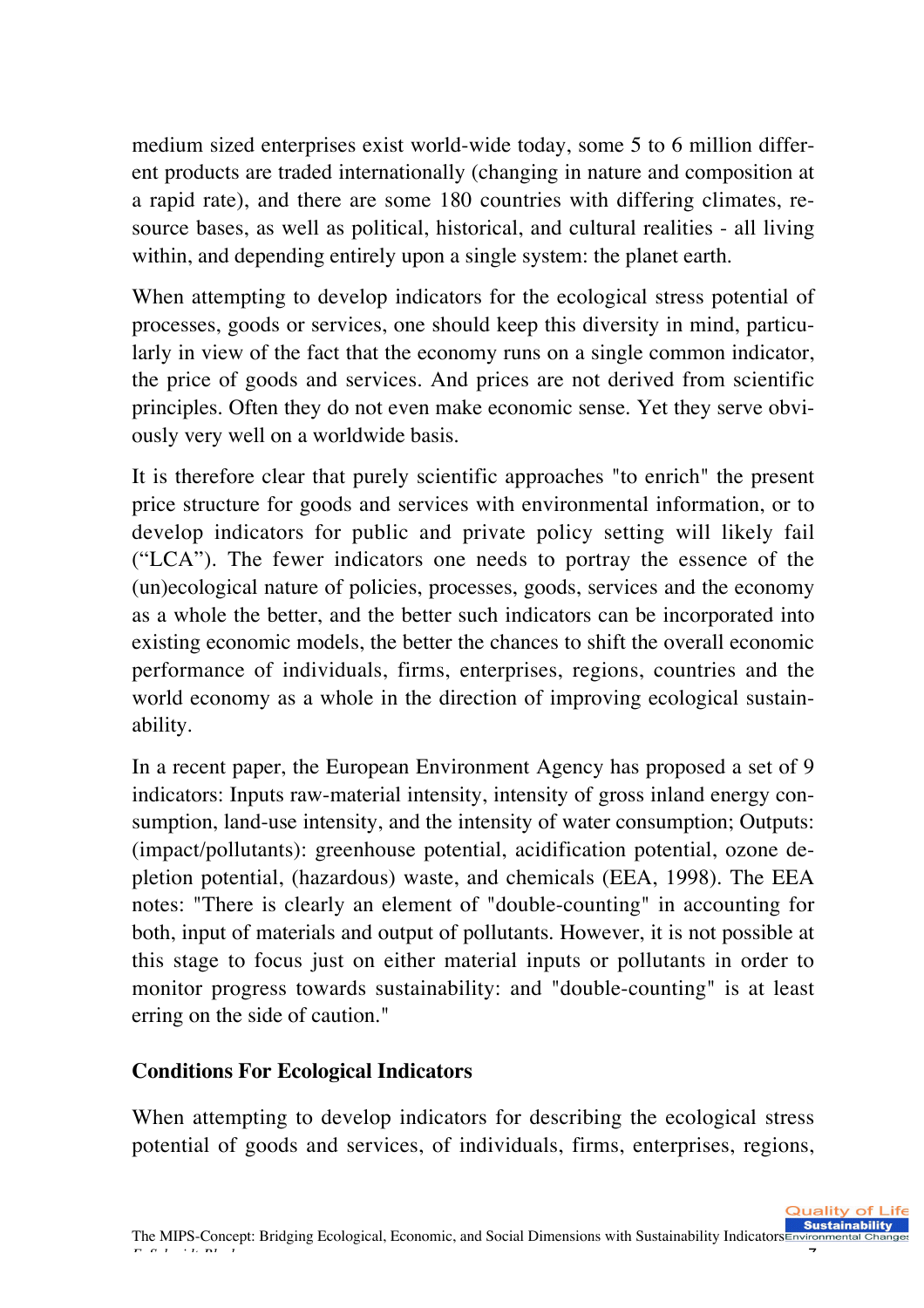countries and the world economy as a whole, such measures should meet the following conditions:

### **Conditions for Ecological Indicators**

- 1. They must be simple, yet reflecting essential environmental stress factors. They must be scientifically defensible, albeit not scientifically complete;
- 2. They should be based on characteristics that are common to all processes, goods and services;
- 3. The selected characteristics should be straightforwardly measurable or calculable, irrespective of geographic locations;
- 4. Obtaining results with these measures should be cost-effective and timely;
- 5. The measures should permit the transparent and reproducible estimation of environmental stress potentials of all conceivable plans, processes, goods and services from cradle to grave;
- 6. Their use should always yield directionally safe answers;
- 7. They should form a bridge to economic models;
- 8. They should be acceptable and usable on all levels: locally, regionally and globally.

Source: Schmidt-Bleek, 1993

# **MIPS, Rucksacks, Service Delivers Machines, LCA, S/MI, COPS, TMF, FIPS, and TOPS**

As outlined in Agenda 21 of the UNCED in Rio de Janeiro in 1992, there is a need for indicators of sustainability. Some national and international bodies as well as scientific institutions have since begun work on this subject (Adriaanse, 1993). The European Environment Agency in Copenhagen has recently moved proactively in this area (EEA, 1998), based, in part, on the work of the Factor 10 Club.

In 1992, I proposed the Material (including energy) Intensity Per unit Service (utility or function) - the MIPS - as a robust initial measure for estimating the ecological stress potential of goods and services from cradle to grave. With this indicator, one can operationalize the concept of sustainability on the economic micro- and meso-level, provided one takes additionally into consideration the available information on the specific eco-toxicity of materials in-

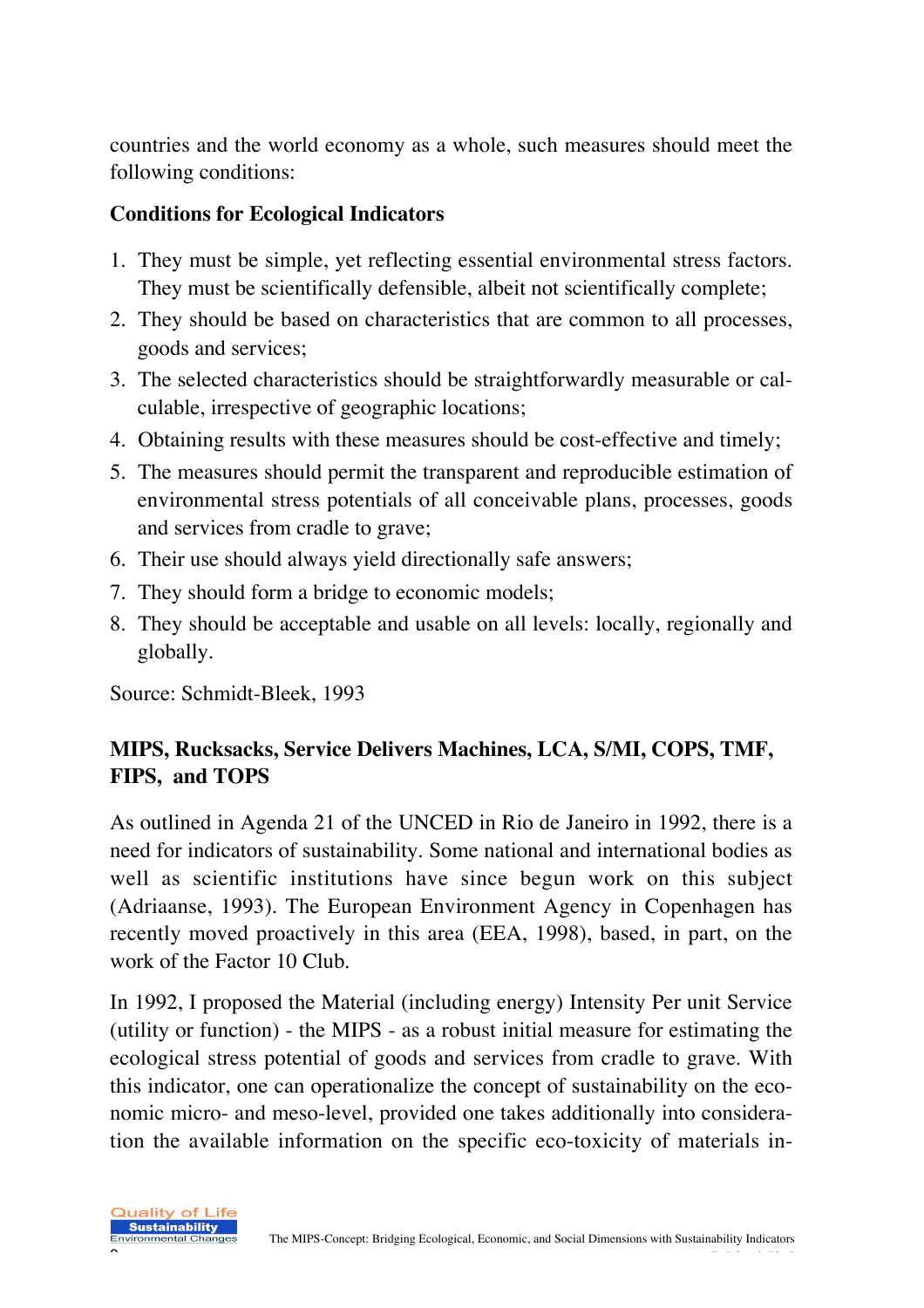volved. Simultaneously, I proposed Factor 10 as an initial overall target for increasing the resource productivity of western economies. This includes factor 4 and others that were proposed subsequently.

MIPS is computed in material input per total unit of services delivered by the product over its entire useful life span (Resource extraction, manufacturing, transport, packaging, operating, re-use, re-cycling, and re-manufacturing are accounted for, and so is the final waste disposal).

The MIPS includes material along with energy inputs by counting the material fluxes associated with energy inputs. For electricity or solar heat inputs, the system-wide material intensity per unit energy input is taken as MI value.

Computing only the energy use for products or services can lead to serious errors when estimating the environmental impact potential associated with them. For instance, when assessing the MIPS of identical quantities of electricity delivered to the grid on a system-wide basis, German brown coal turns out to be ca. 50 times as material (plus energy) intensive as wind-powered or natural gas burning systems, and some 8 times as material (plus energy) intensive as those using hard coal or photo voltaic cells. Another example is the aluminium car of a major European producer. Whereas the energy-only calculation shows that this car becomes more "ecological" than its steel cousin after some 140 000 km, more then 600 000 km must be driven before the lighter car begins to show its better resource productivity on a per kilometre basis (Schmidt-Bleek, 1998).

The value for **S** in MIPS is the number of units of service (utility) delivered by the product during its life time, or the expected total number of service units that the product might supply during its life time (in the MIPS-concept, products are "service delivers machines" "Dienstleistungserfüllungsmaschinen" in German). The S-number is usually larger than that which is implied by the warranty on products.

It is evident that MIPS could be used as the entry point (or "base set") for a step-system approach in the process of eco-balancing products and services, based on LCA"s.

MIPS - which could be called eco-intensity - is the inverse of  $S / MI$ , the measure of resource productivity. Both include the ecological rucksacks of all materials - from cradle to grave.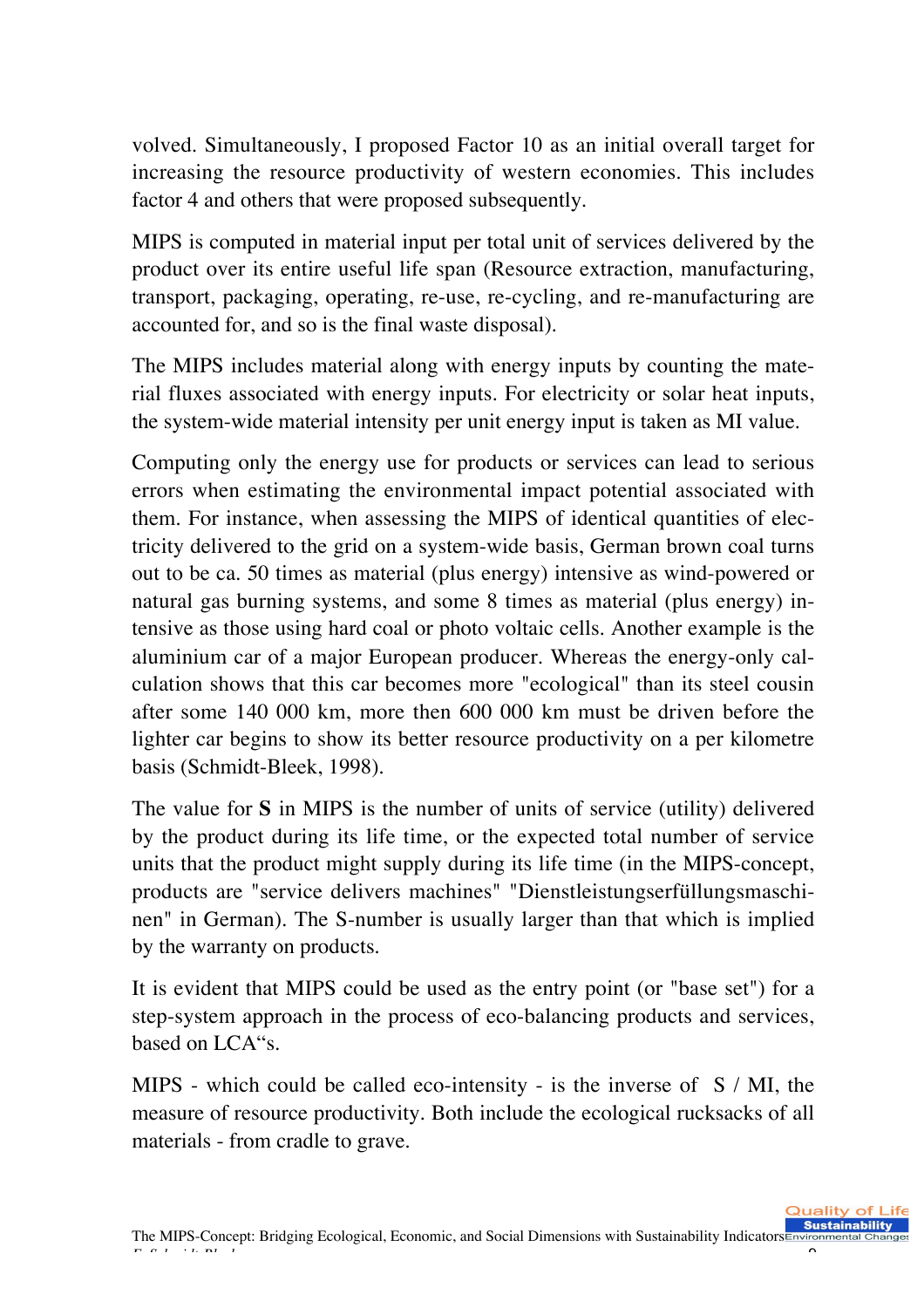The resource productivity can be improved by either lowering MI for a given S , as well as by increasing S with a fixed quantity of resources. Both changes can be achieved through technological as well as managerial/societal changes/innovations. For example, by increasing the longevity of goods, or by leasing rather than selling a product, and by sharing buildings, infrastructures, vehicles or machines can the total number of service units be improved dramatically, without a corresponding increase in the total input of natural raw materials. By following the request of hotel owners to utilise towels more than once ("to be nice to the environment"), guest can increase the resource productivity of providing towels without loss of convenience or hygiene by factors 2 or 3, and saving money (for the hotel owner) in the process.

MIPS is the natural resource equivalent of COPS, the costs per unit service, the actual price of a haircut for instance, the costs of a withdrawal from an automatic bank, or the price for a flight ticket.

On the national or regional (macro) level, the Total Material Flow (TMF, sometimes referred to as Total Material Requirement, TMR) approach - derived from the MIPS-Concept in my Deparment at the Wuppertal Institut serves a similar purpose (Bringezu, 1996). The Factor 10 goal applies to TMF in particular, as it represents the integral total of all individual material flows on the micro level.

Ultimately, the ecological quality of goods and services could probably best be represented by the sum of three terms that would all have to cover the total life span of products:

MIPS = the Material (incl. Energy) Input per unit service

FIPS = the surface (F for "Fläche", a German word for surface area) coverage per unit service,

and by

TOPS = the eco-toxic exposure equivalent per unit service

It will be interesting to observe whether eco-toxicologists can ever agree on a simple and robust term (or a very few such terms, for instance addressing biotic and abiotic systems separately), that could serve as initial and rough indicator(s) for the eco-toxic intensity (TOPS) of different materials and goods.

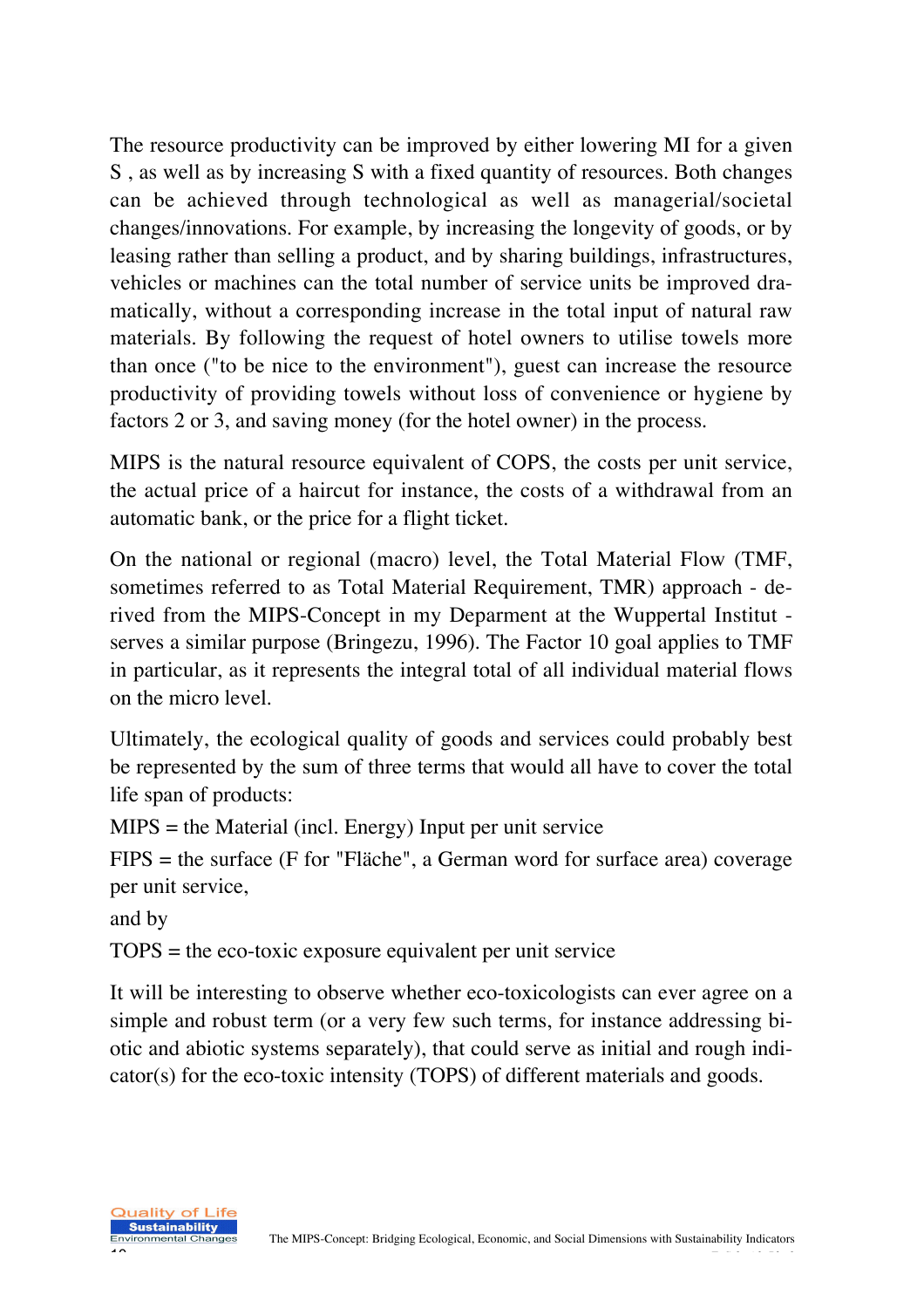### **Once more. Ecological Rucksacks**

The ecological rucksack is defined as:

the total quantity (in kg) of natural material (M) that is disturbed in its natural setting and thus considered the total input (I) in order to generate a product counted from the cradle to the point when the product is ready for use - minus the weight (in kg) of the product itself (Schmidt-Bleek, 1993).

The sum total of natural materials utilised (in kg) to make one kg of technical base (raw or starting) materials available (e.g. wood, iron, aluminium, copper, cement) is expressed as MI, called the "rucksack factor" of base materials (Schmidt-Bleek, 1998).

At the Wuppertal Institute, five different rucksacks were defined to describe the overall natural resource intensity of products. They correspond to the 5 environmental spheres that have been traditionally distinguished in environmental sciences and policies: water, air, soil, renewable biomass, and nonrenewable (abiotic) materials. Factor 10 is applicable to all

On the average, industrial products carry non-renewable rucksacks that are about 30 times their own weight. This means that only about 5 % of the nonrenewable natural material disturbed in the ecosphere typically end up in a technically useful form. In the case of a PC, the ecological (abiotic) rucksack weighs at least 200 kg per kg of product. This number calls seriously into question the expectation that modern communication can eo ipso contribute to a noticeable dematerialization of life styles.

For base materials (such as iron, plastic or copper), the MI values (rucksack factors) represent a new kind of material property. These factors allow the comparison of technical starting materials as regards their resource intensities and thus allow the computation of the rucksack of products, so long as the material compositions of these products are known (Schmidt-Bleek, 1998).

 At the Wuppertal Institute, MI values (rucksack factors) were assessed for a large variety of materials that make up industrial products. For the time being, they should be considered as preliminary average figures. Within the time and resources available it was not possible to compute specific source and process numbers for all base materials. Nevertheless, they allow the design of dematerialised products in many instances and permit important conclusions to be drawn very fast when comparing the resource intensity of products (Schmidt-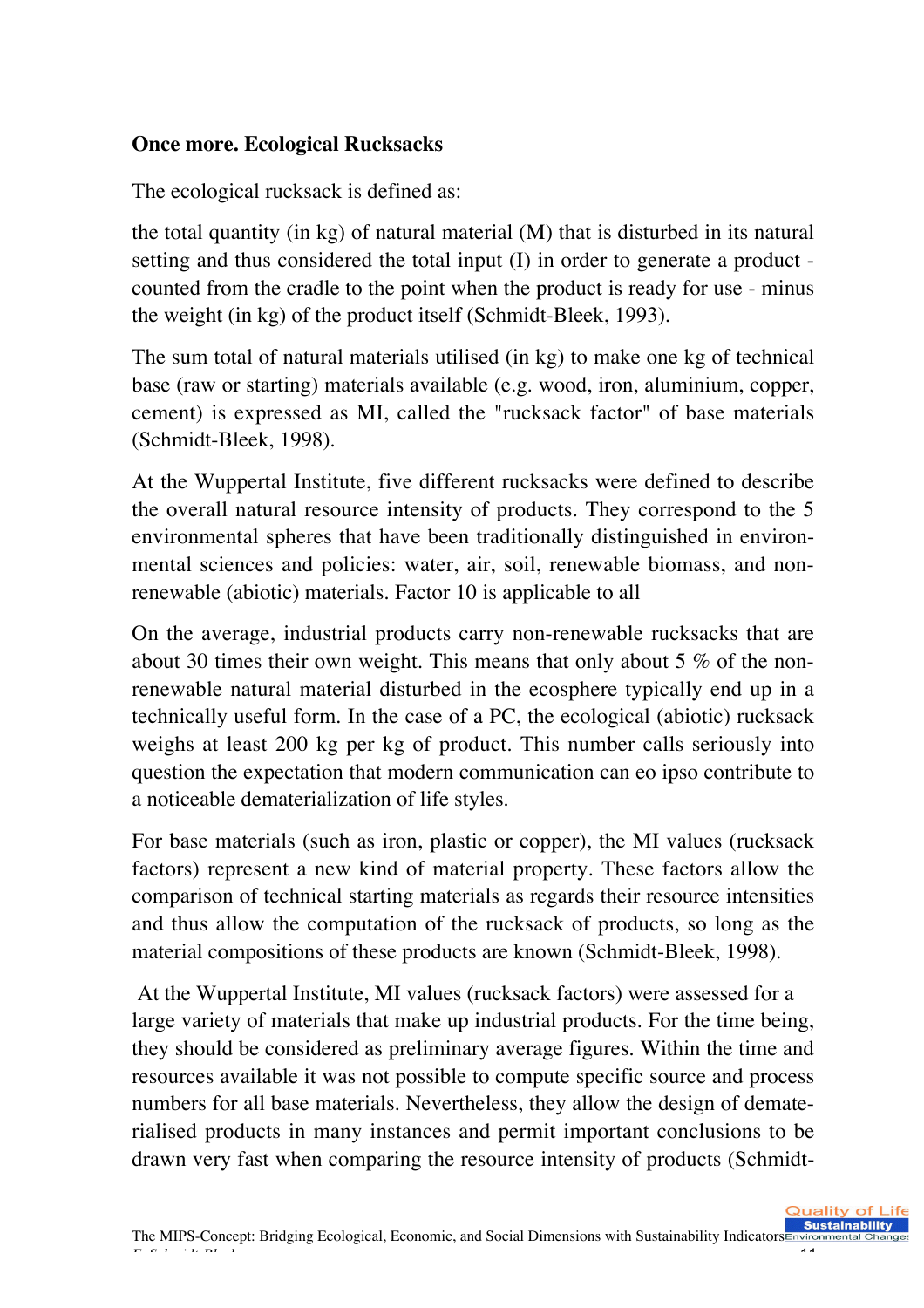Bleek, 1998). They are available on the internet: http//www.wupperinst.org/Projekte/mipsonline.

Typical approximate MI values (rucksack factors) for non-renewable resources) of base materials are as follows:

```
round wood = 1.2glass = 2plastics = 2 - 7steel = 7paper = 15aluminium = 85
copper = 500Platinum = 550 000
```
The Factor 10 Institute and the Factor 10 Consulting Network are proposing to establish a center for producing and distributing regularly validated MI factors. For the moment, MI factors are available on Internet from the Wuppertal Institute (Dr. Christa Liedtke) (http://www.wupperinst.org/projekte/mipsonline) and in several books (Schmidt-Bleek 1998). These lists also contain the rucksack factors for recycled materials which normally are considerably smaller (lighter) than those for virgin materials.

# **Defining Eco-Efficient and Eco-Intelligent Artifacts**

In recent literature, the term eco-efficient appears more and more frequently. This word was coined by Frank Bosshart, assistant to Stephan Schmidheyni during the preparations of the Business Council For Sustainable Development before the 1992 UNCED (United Nations Conference on Environment and Development) meeting in Rio. It is a term referring to both, economy and ecology: *"Eco-efficiency is reached by the delivery of competitively priced goods and services that satisfy human needs and bring quality of life, while progressively reducing ecological impacts and resource intensity throughout the life cycle, to a level at least in line with the earth's estimated carrying capacity"* (Business Council for Sustainable Development, 1992).

Eco-efficiency is therefore a concept for improving the ecological character of production related activities while maintaining/improving their profitability.

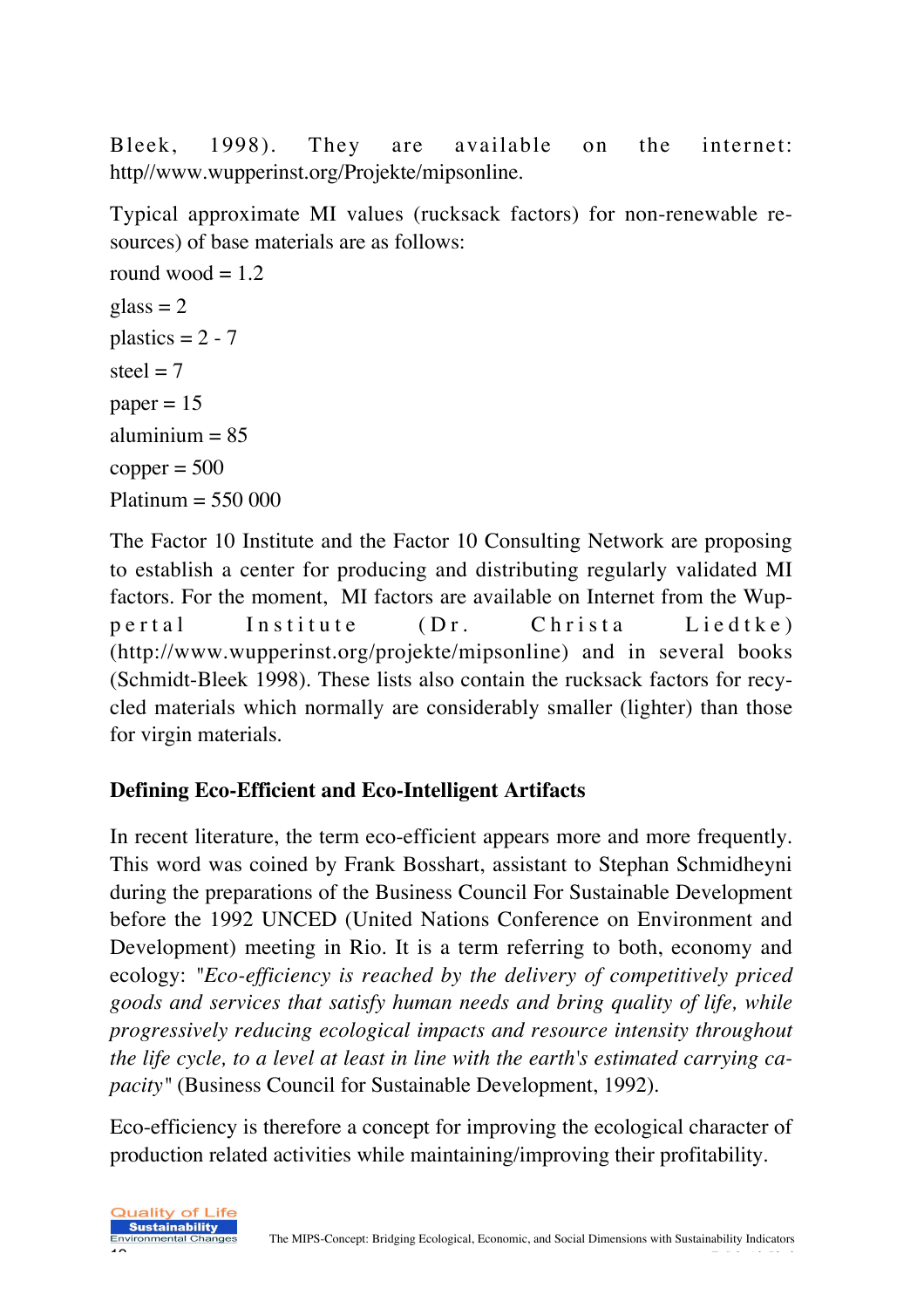More recently, a plethora of different definitions has been assigned to ecoefficiency, making orientation rather difficult. However, the term has found a wide acceptance, perhaps in part because it allows wide interpretations. One could say that it is an operational concept which implies the use of less nature for producing more output under profitable conditions and which serves people. It provides no measure for gaining sustainability. But the MIPS- and the Factor 10 concepts are entirely compatible with it. The MIPS-concept provides a framework for quantifying essential parts of eco-effciency, it addresses the consumption side of the economy, and the Factor 10 provides a goal against which one may determine how much effort is still needed in industrialised societies to approach sustainable conditions (Schmidt-Bleek 1998).

One is not really comparing efficiencies when considering the respective resource productivities - or toxicities and eco-toxicities - of goods. Efficiency increases normally refer to the output improvement of existing machines and processes at fixed inputs. Such improvements rarely surpass a few percentage points. Historically, less than 1 % per year has been achieved in the average. Improvements in the order of factor 2 would therefore tend to take some 50 years to accomplish.

The resource productivity can follow the path of progress that was achieved by the development of labour productivity: Labour productivity did not rise by any significant increase of labour efficiency improvements. The typical traditional shoe-maker or tailor could not possibly increase his or her speed of work more than 10 or 20 % with the old tools. It was the application of more and more intelligent machines replacing hand-craft that allowed "labour productivity" to rise sharply (in reality, of course, human labour was increasingly replaced by machines). In a similar way, energy and material productivity can be increased far beyond the technical potential of efficiency increases of current technological systems. As indicated before, the way toward decisive ecological improvements must start with the question "what is the desired utility?", followed by whatever new and old technical solutions can be employed with an overall minimum of natural resources.

As the originally defined term eco-efficiency also refers exclusively to the production sector of the economy, potentially important adjustments in consumption and society as a whole are not addressed. And thirdly, this term does not consider the importance of minimising the use of space, the "con-

Quality of Life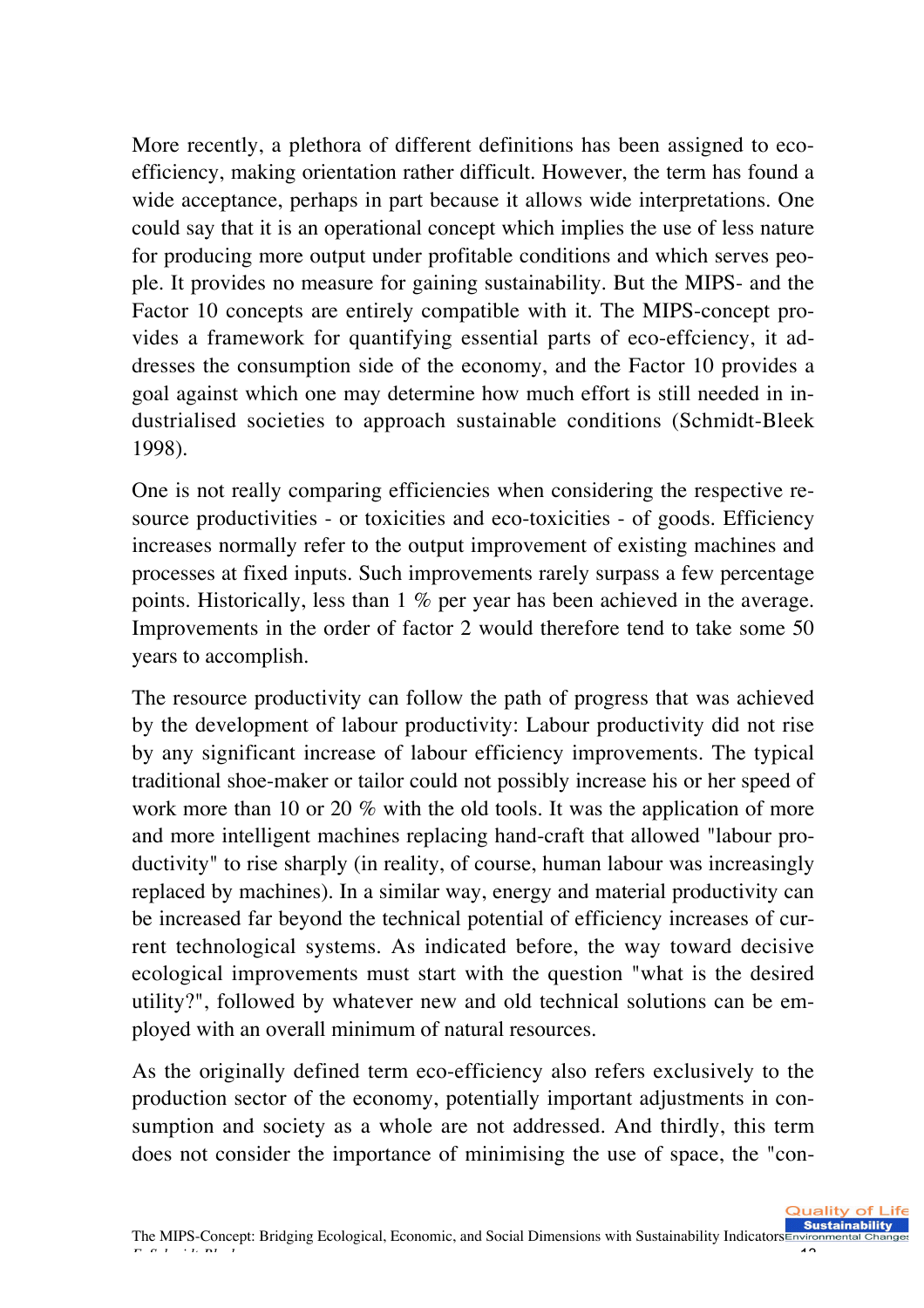sumption" of surface area of the earth (the third important natural resource that we need for wealth production in - addition to energy and material).

For these reasons, one might wish to use the term eco-intelligent when referring to systems, goods, services, utilities, consumption, and processes that are more promising than others as regards reaching sustainability, while providing wealth to all people..

### **Eco-intelligent goods are:**

Competitively priced services and products (objects, tools, machines, buildings and infrastructures) that yield maximum possible utility - in terms of individual customers preferences - for the longest possible time with a minimum of natural material, energy, surface coverage and dispersion of toxic materials - from cradle to grave.

Among resource productivity experts, eco-intelligent goods are usually referred to as "low-mips".

### **Five Rules For Eco-intelligent Products**

- 1. The number of service units obtainable from products ("service delivery machines") must be as high as possible during their entire useful life. Built-in obsolescence must stop.
- 2. The life-long material input into processes, products, and services must be as low as possible.
- 3. The life-long energy inputs into processes, products, and services must be as low as possible.
- 4. The land use (surface coverage) per unit service must be as low as possible, from cradle to grave.
- 5. The dispersion of toxins must be minimal.

Source: Schmidt-Bleek

### **Eco-intelligent production systems are:**

Competitively priced technical and organisational procedures for producing products and services, conducted with the help of eco-intelligent goods, while minimising the consumption of natural material, energy, surface coverage, the generation of wastes, and the dispersion of toxic or eco-toxic materials

### **Eco-intelligent economies are:**

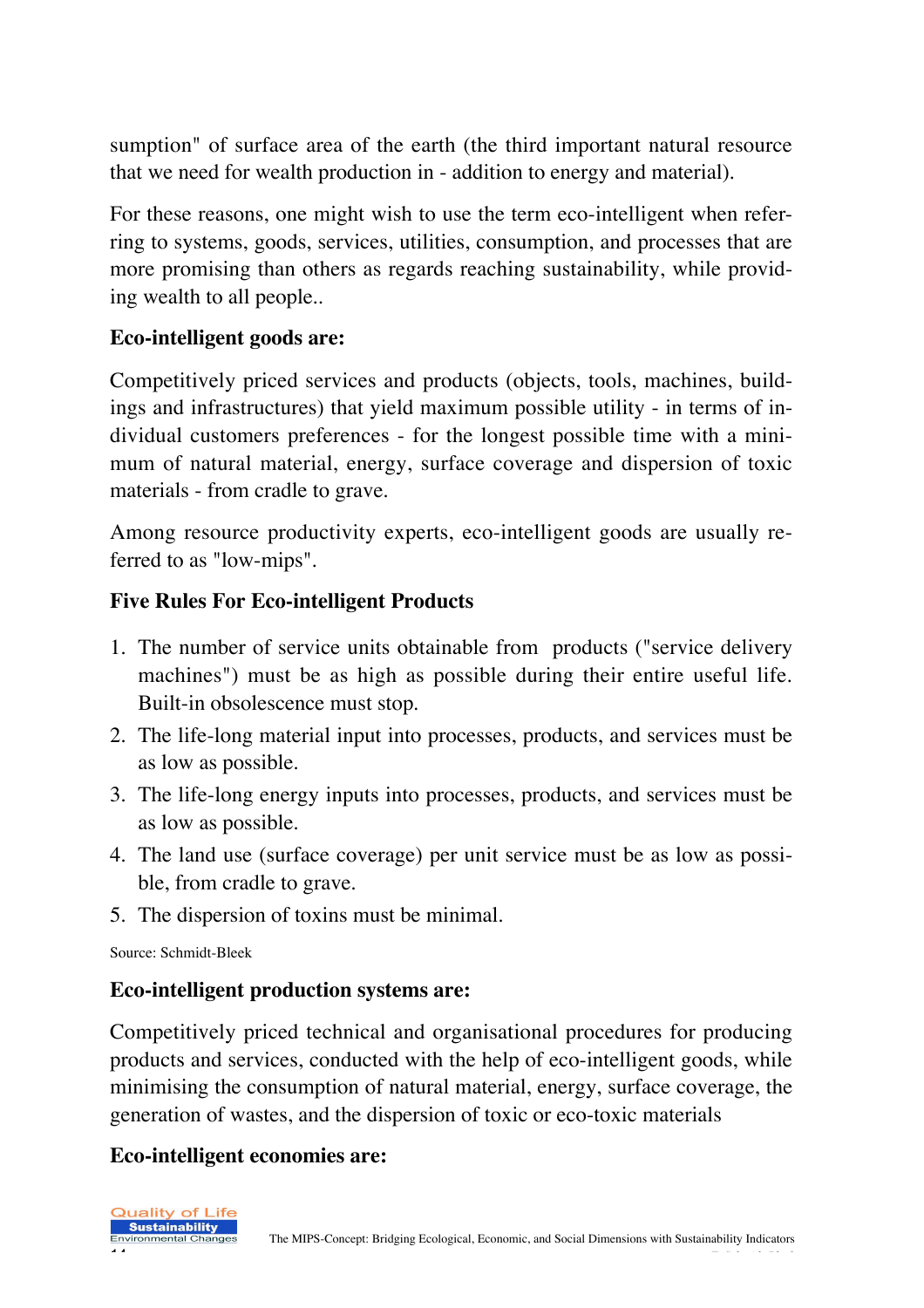market systems within political boundaries, providing a maximum of wealth to all their people by providing them with eco-intelligent goods that were produced with eco-intelligent production systems.

## **Eco-intelligent consumption is:**

the use of eco-intelligent goods within the confines of the overall sustainable availability of natural resources.

# **The Total Material Flow Concept for Eco-Benchmarking Countries**

On the macro-economic level, resource productivity refers to the aggregate quantity of natural resources consumed to provide housing, rail transport, medical care, higher education, or for generating exports etc. for a given number of people (and/or within certain geographical or political boundaries), for a period of time (normally one year, as this corresponds to the traditional frameworks of national accounts). In short, on a macro-economic level resource productivity refers to the task of providing material welfare to people.

The Total Material Input (TMI), or Total Material Flow (TMF) may be regarded as a highly aggregated indicator that relates to the global environmental pressure associated with the physical basis of an economy (Bringezu, 1996).

The Factor 10 Concept applies in particular at this level: On the average, industrialised countries are expected to reduce the per capita consumption tenfold within one generation. The average Factor 10 for decreasing the resource consumption in industrialised countries could be differentiated on the basis of national performances, once sufficient information on the TMF of countries was available.

The sum total resource consumption for a country can be assessed by aggregating all resources that were imported, generated within the borders, minus those exported (including all ecological rucksacks) during the course of one year.

The Wuppertal Institute has developed - in co-operation with the German Federal Statistical Office - an overall material flow account that comprises physical mass balance. It consists of:

 $\blacklozenge$  the domestic extraction from the environment.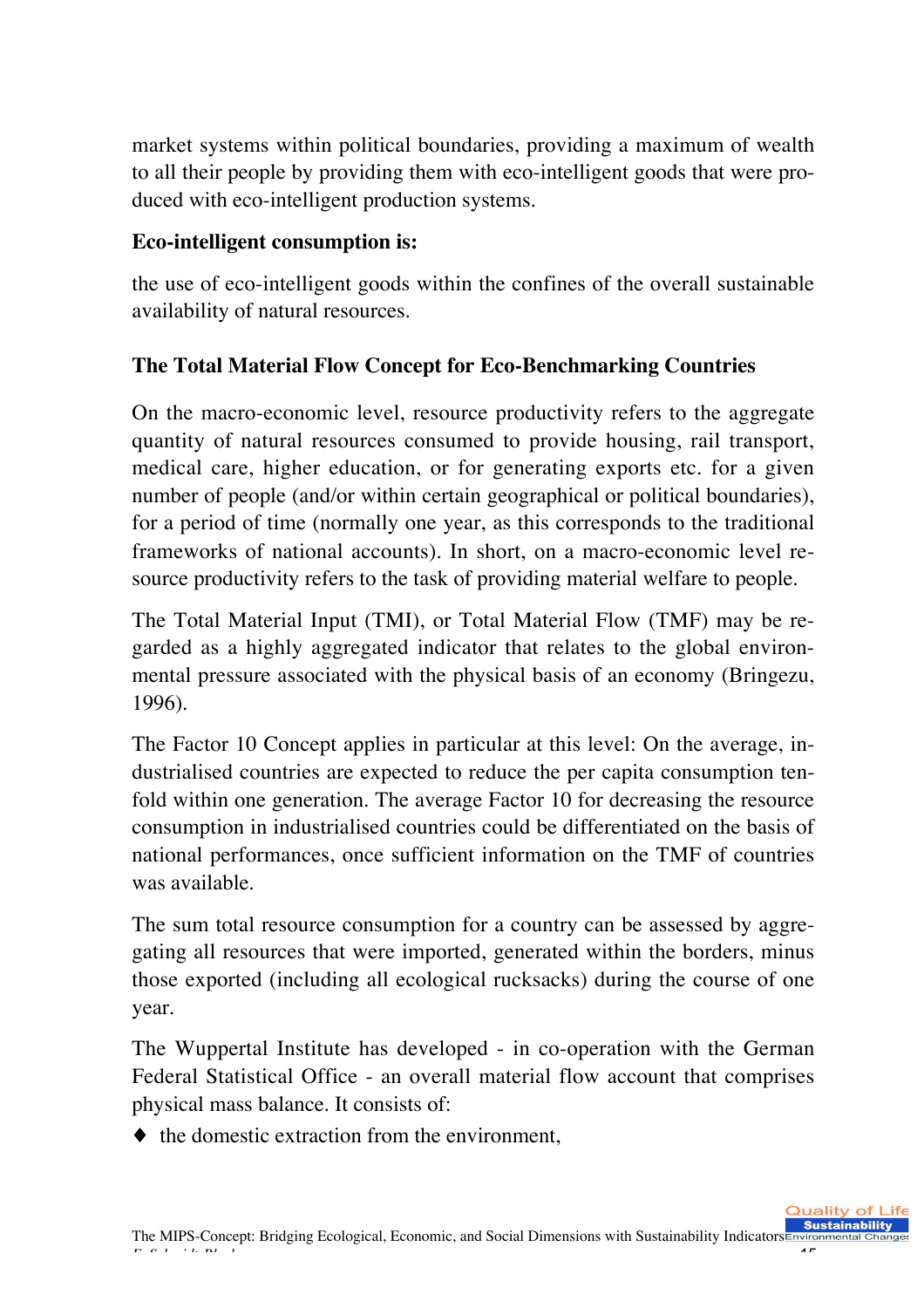- ♦ the domestic deposition and release to the environment,
- $\blacklozenge$  the imports,
- ♦ the exports.

The major points of information for Germany in the year 1991 can be stated as follows:

- 1. The throughput of water dominates the account (some 600 tons per capitayear).
- 2. The domestic input of abiotic (= non-renewable) raw materials exceeds the input of biotic (= renewable) inputs by a factor of about 50 (based on dry weight of the plant biomass from cultivation) (some 80 tons abiotic material per capita-year).
- 3. A tremendous part of the abiotic raw material input remains unused.
- 4. The input of biotic raw materials from cultivation is associated with an amount of erosion that exceeds the dry weight of the raw materials. Renewable inputs cannot be regarded as "free" with respect to environmental pressure (impacts).
- 5. On the output side the CO2 emissions into air amounts to about 1 billion tons. This is more than one third of all waste disposal (excluding incineration) and corresponds to about 13 tons per capita in Germany.

Stefan Bringezu and co-workers have also computed the resource intensity of the 58 sectors of the German economy and inter alias concluded, that the sector building and dwelling consumes between 25 and 30 % of the total nonrenewable material flux. On the basis of such information, focused plans for national dematerialization policies could be developed (Schmidt-Bleek, 1998).

This approach can also be applied to integrate social and economic aspects into the analysis: e.g. one can study the relationship between employment vs. material intensity in regions, or in economic sectors; or one can shed light upon the interrelations between subsidies and economic sectors.

More recently, the World Resources Institute has published a joint study, based on the Wuppertal methodology, in which the national resource performances of Germany, the United States, Japan, and the Netherlands were reported and compared (World Resources Institute, 1997). It is interesting to

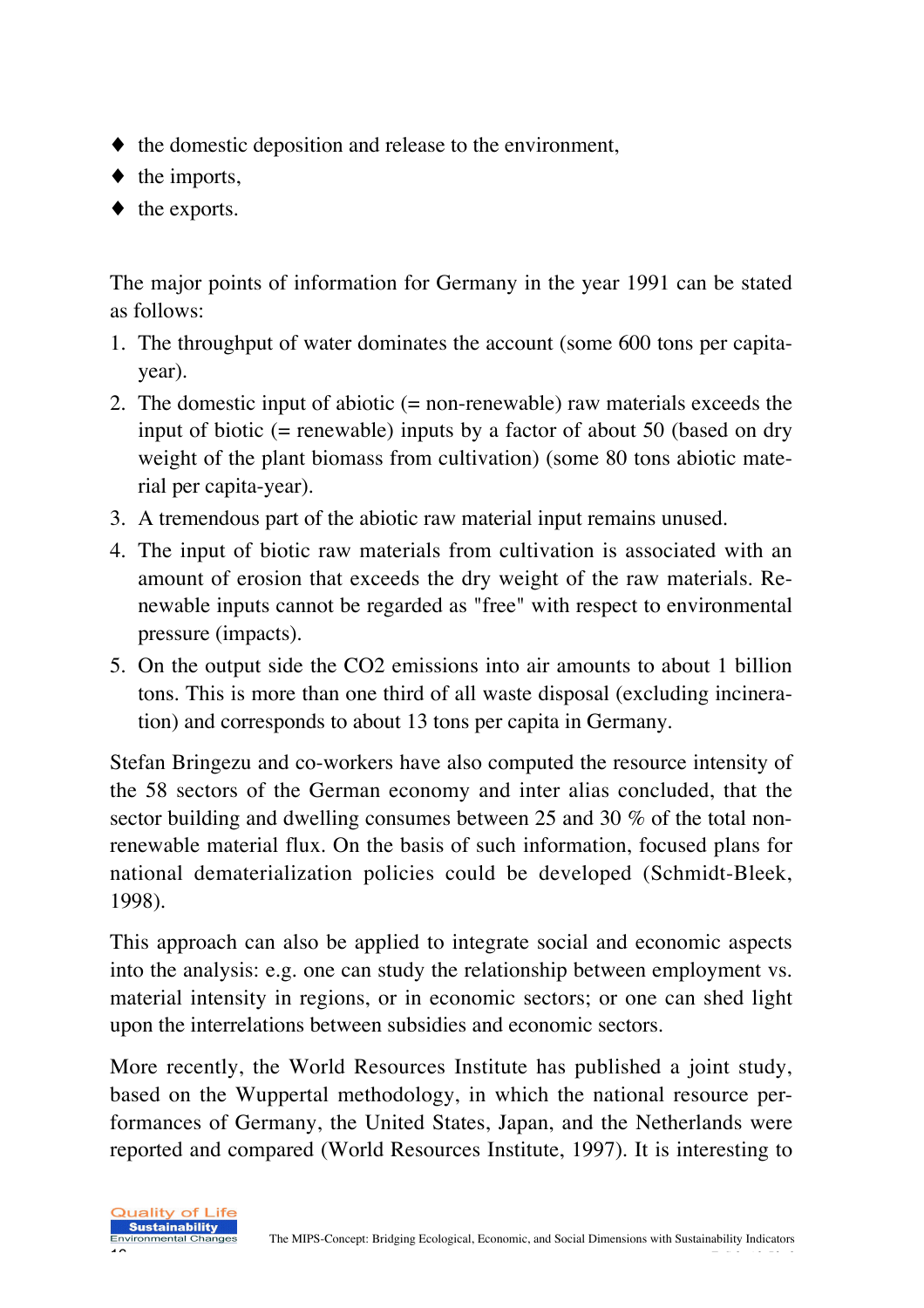note that the material welfare of Japanese citizens is being provided with about half the non-renewable resources consumption per capita compared to the United States. This, too, is a clear indication that consuming natural resources can be decoupled from generating welfare.

Once the TMFs of countries are known, one cannot only establish a ranking among them in terms of their per capita consumption of natural raw materials, but one can also compute the "true" factor of required dematerialization for each country, as measured against the need for a global reduction of natural raw material fluxes by a factor of 2 and the need for international equity. The Factor 10 which we recommend for industrialised countries as an average yardstick could thus be differentiated and adjusted on a yearly basis.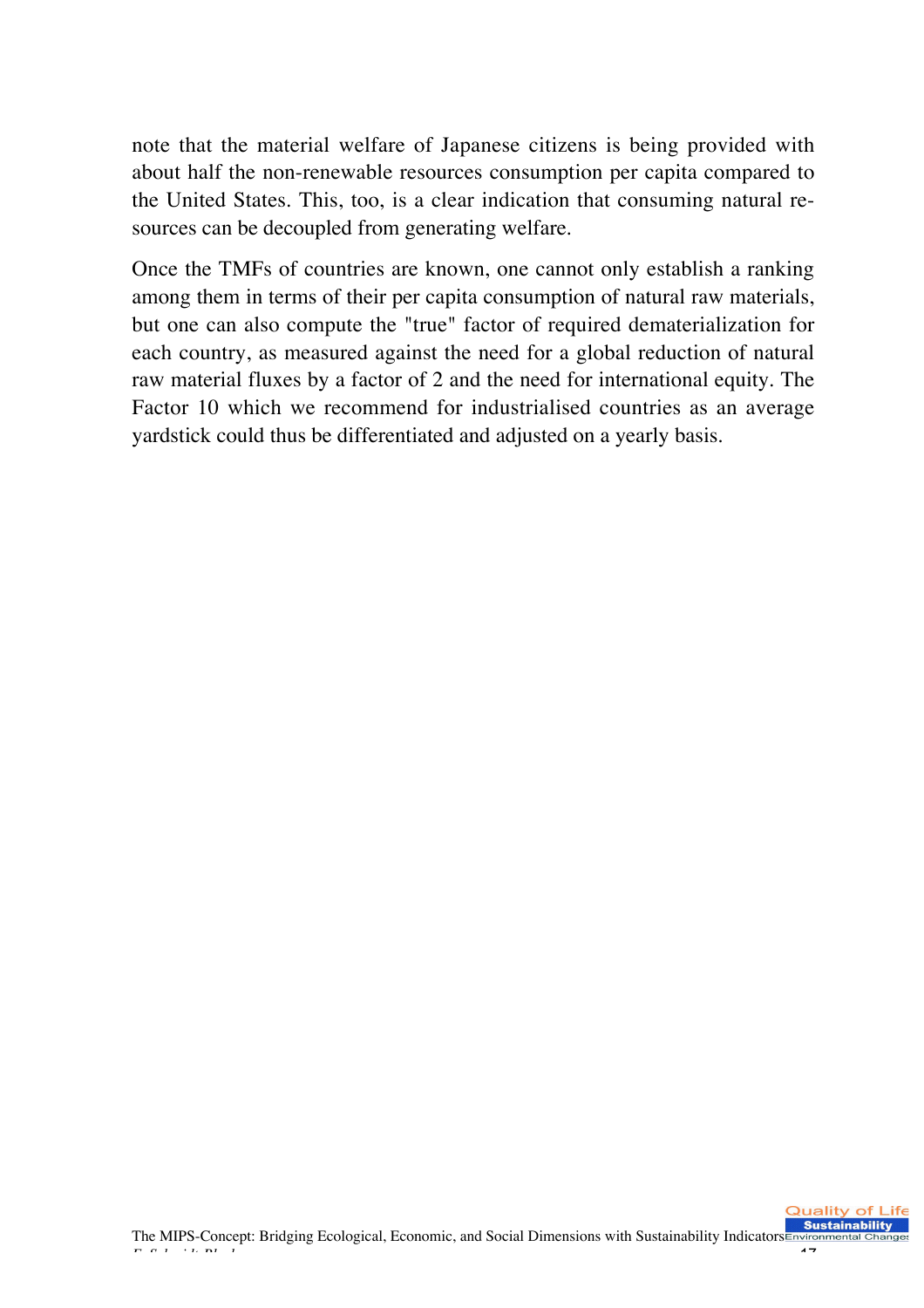#### **References**

- (Adriaanse, 1993); Adriaanse 1993: "Environmental Policy Performance Indicators". SDU Publishers, the Hague 1993; OECD: "Core-Set of Indicators for Environmental Performance Reviews". Environment Monographs No. 83, OCDE/GD (93)179; United Nations: "Integrated Environmental and Economic Accounting", Handbook of National Accounting. Studies in Methods, Series F, No. 61, 1993, New York; A. Gies, M. Pohl, R. Walz,: "Entwicklung von Indikatoren für eine nachhaltige Entwicklung. Synopse gegenwaertiger Ansaetze". Entwurf. Umweltbundesamt, Berlin, 1994; ; UNSTAT : "Provisional List of Indicators for Sustainable Development to be included in the Work Programme on Indicators for Submission to the third Session of the CSD". United Nations, New York September 1994; M. Kuhn, W. Radermacher, C. Stahmer: "Umweltoekonomische Trends 1960 bis 1990". Wirtschaft und Statistik. Heft 8, S. 658 bis 677, Wiesbaden, 1994; A. Hammond, A. Adriaanse, E. Rodenburg, D. Bryant, R. Woodward: "Environmental Indicators: A Sytematic Approach to Measuring and Reporting on Environmental Policy Performance in the Context of Sustainable Developement", World Resources Institute, Washington, D.C., 1995; SCOPE Paris: "Indicators of Sustainable Development in Decisionmaking", Conclusions of a Workshop held in Ghent, January 1995; UNEP Nairobi: "Sustainable Development Indicators", Earth Views, Volume 2, No. 3, p. 2, September 1995; UN-CSD: "Indicators of sustainable developments - Framework and methodology", United Nations, New York, 1996; UK Department for the Environment: "Indicators for sustainable development for the UK", London, 1997; Federal Ministry for the Environment: "Draft Programme for Priority Areas in Environmental Policy", Bonn, 1998; J. Spangenberg, O. Bonniot: ""Proactive Interlinkage Indicators - A Compass on the Road Towards Sustainability", Wuppertal Paper No. 81, Wuppertal Institut, 1998.
- (Bringezu, 1996) S, Bringezu, H. Schütz: Analyse des Stoffverbrauchs der deutschen Wirtschaft. in: Köhn, J., Welfens, M. (Hrsg.): Neue Ansätze in der Umweltökonomie. Marburg: Metropolis-Verlag, 1996

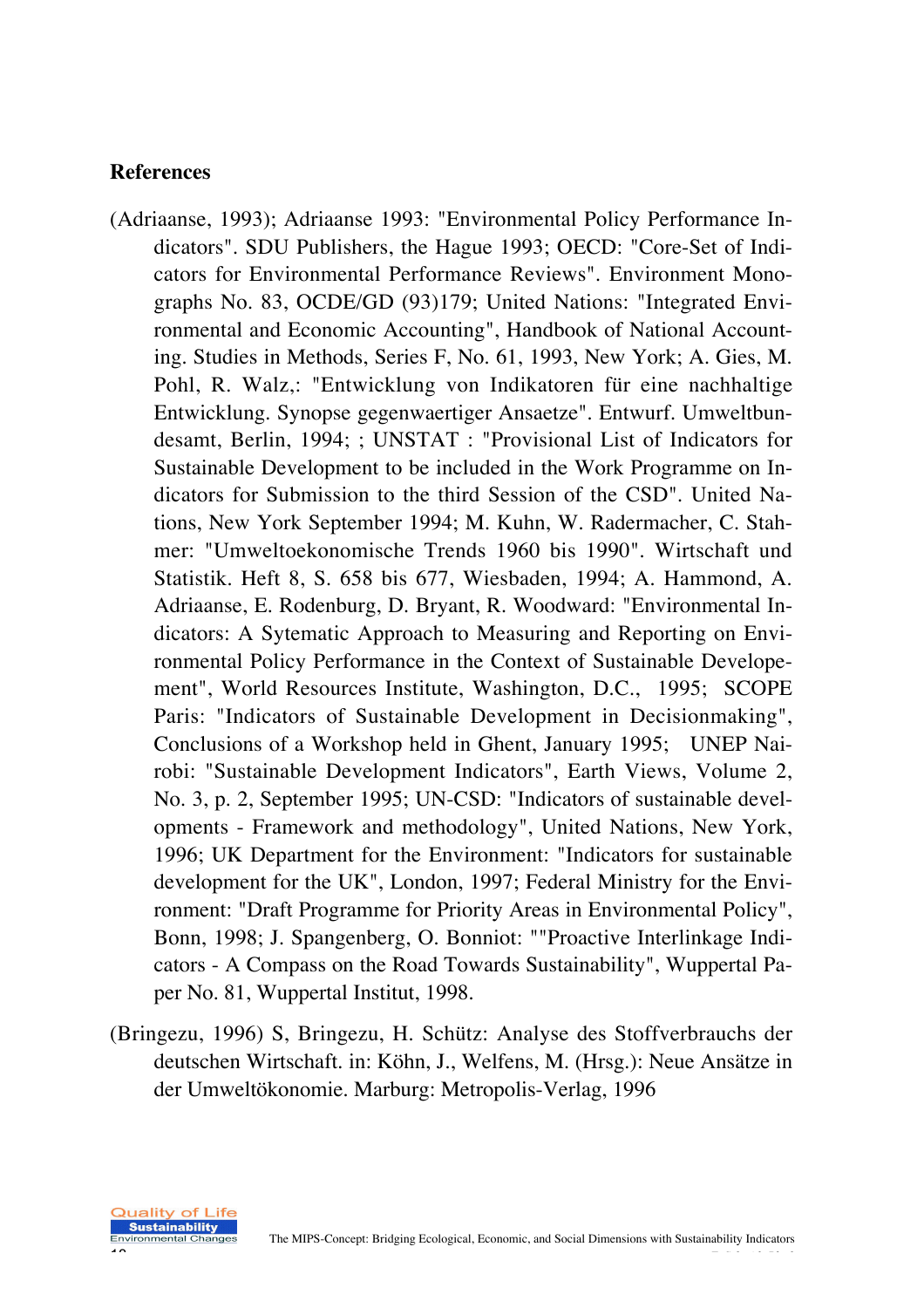- (EEA, 1998): Background paper for eco-efficiency workshop "Making Sustainability Accountable", 28 - 30 October, 1998, European Environment Agency, Kobenhavn.
- (FSO 1995 ): Federal Statistical Office, "Umwelt: Umweltökonomische Gesamtrechnungen -Material und Energieflussrechnungen", Fachserie 19, Reihe 5, Wiesbaden 1995.
- (Hawken, 1999) P. Hawken, E. Lovins, H. Lovins: "Natural Capitalism, Creating the Next Industrial Revolution", Little, Brown, New York, 1999
- (Lehner, Schmidt-Bleek, 1999) F. Lehner, F. Schmidt-Bleek: "Die Wachstumsmaschine - der ökonomische Charm der Ökologie", Droemer Knaur, München, 1999;
- (Paleocrassas, 1999), Yannis J. Paleocrassas: "Factor 10 and Fiscal Reform", Bericht des Factor 10 Club, 1999; erhältlich von Factor 10 Institute, F 83 660 Carnoules, und Institut für Arbeit und Technik, Gelsenkirchen.
- (Schmidt-Bleek, 1993/1): F. Schmidt-Bleek and Coworkers, A Series of Articles in "Fresenius Environmental Bulletin", Special Edition 8/93, Birkhaeuser, Basel, Boston, Berlin, 1993.
- (Schmidt-Bleek, 1993) F. Schmidt-Bleek: "Wieviel Umwelt braucht der Mensch - MIPS, das Maß für ökologisches Wirtschaften", Birkhäuser, Basel. Boston, Berlin, 1993;
- (Schmidt-Bleek, 1993, 1998) F. Schmidt-Bleek, s.o. und: "Das MIPS-Konzept - Faktor 10", Droemer Knaur, Münche, 1998;
- (Schmidt-Bleek, 1999), F. Schmidt-Bleek: "Ökodesign vom Produkt zur Dienstleistungserfüllungsmaschine", Wirtschaftskammer Österreich, WIFI Broschüre No 303, Wien, 1999.
- /Schmidt-Bleek, 199/2), "Factor 10: Making Sustainability Accountable, Putting Resource Productivity Into Praxis" Factor 10 Club Report, Factor 10 Institute, F 83 660 Carnoules, 1999
- (World Resource Institute, 1997): A joint report by the World Resources Institute, the Wuppertal Institut, the Netherlands Ministry for Housing, Spatial Planning, and Environment, and the Japanese Institute for Environmental Studies, Washington, D.C., April, 1997. This report is based